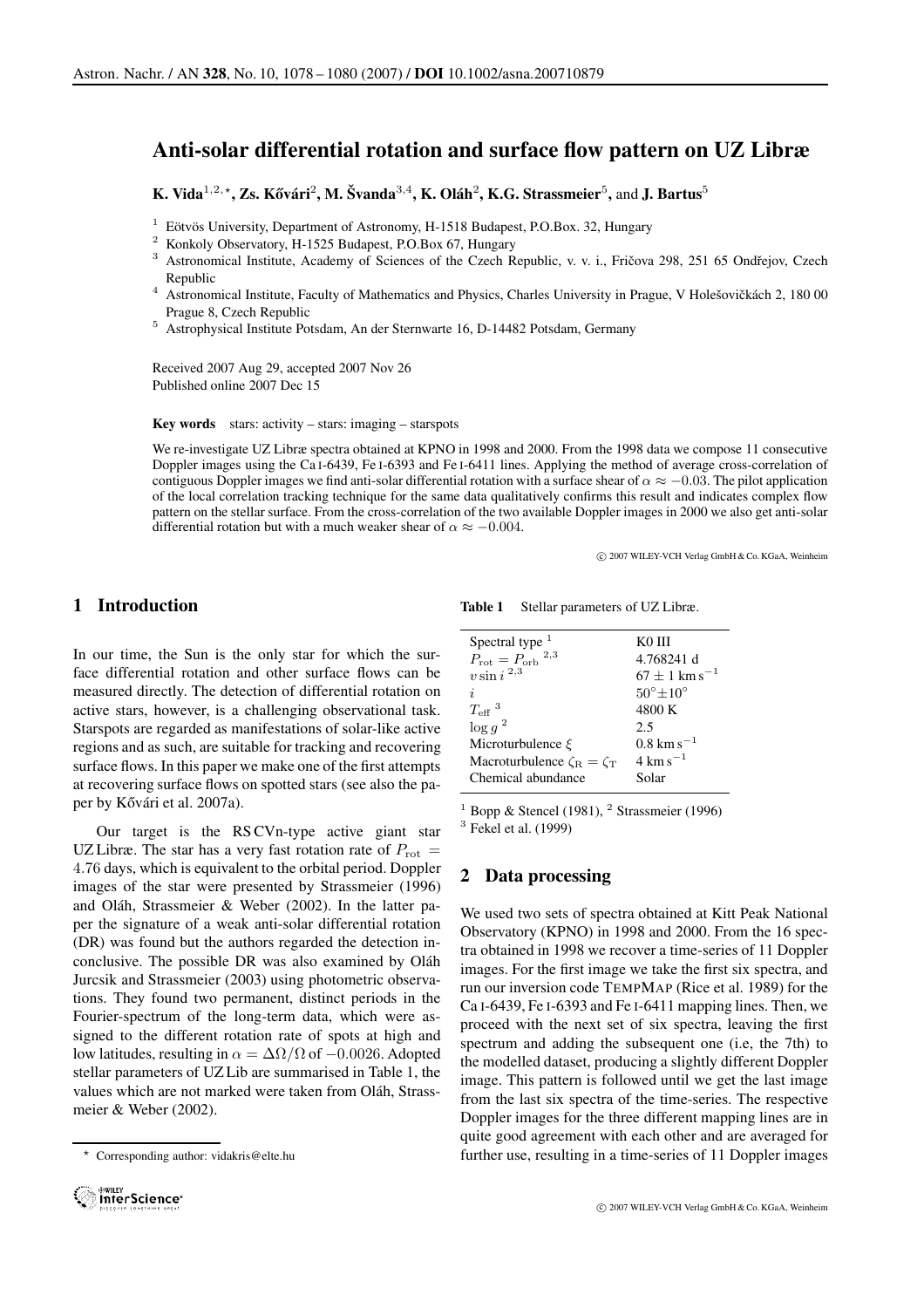covering about 20 days (4.2 rotation cycles). Note, that a similar method was applied to get a motion picture of the surface spots on HR 1099 (Strassmeier & Bartus 2000) and later on LQ Hya (Kővári et al. 2004). From the 17 spectra gathered in 2000 we reconstructed only two images from two subsets consisting of 8 and 9 spectra, both covering about 8 days, but separated by a time lag of 16 days (Oláh, Strassmeier & Weber 2002).

#### **3 Results from the cross-correlation study**

The method of 'Average Cross-CORrelation of contiguous Doppler images' (hereafter ACCORD) uses a combination of independent image pairs (i.e., which do not have common spectra), whose relevant latitude strips are crosscorrelated with each other. When having multiple crosscorrelation maps, the elapsed time lags between the correlated images are different, so in order to average them, one has to normalize the cross-correlation maps (i.e., applying a linear stretching or compression along the longitude shift) depending on the time lag. Unfortunately, the larger the time lag between the cross-correlated images, the greater the risks of masking the DR pattern by individual spot evolutions (waxing or waning of spots, emerging of new spots, melting, etc.). Thus, to minimize this effect, we correlate only the consecutive but contiguous (i.e., the closest independent) images. The average crosscorrelation map is then fitted by a quadratic differential rotation law:  $\Omega(\vartheta) = \Omega_{\text{eq}} - \Delta\Omega \sin^2 \vartheta$ , where  $\vartheta$  stands for latitude,  $\Omega_{\text{eq}}$  means the angular velocity on the equator, and  $\Delta\Omega = \Omega_{\text{eq}} - \Omega_{\text{pole}}$  the angular velocity difference between the equator and the poles. The differential rotation parameter is derived as  $\alpha = \Delta\Omega/\Omega_{eq}$ . For a detailed description of this method, as well as for further applications see Kővári et al. (2004, 2007b).

The resulting cross-correlation maps are plotted in Fig. 1 for 1998 (top) and for 2000 (bottom). The best correlated longitude shifts are fitted by a quadratic DR law. The best-fit rotation function indicates zero longitude shift of the equatorial zone, i.e., the equator is rotating with the orbital period. This result agrees well with the findings in Oláh, Jurcsik & Strassmeier (2003). The derived  $\alpha$  parameters are  $-0.027 \pm 0.003$  and  $-0.004 \pm 0.001$  for the 1998 and 2000 data, respectively, indicating a weak anti-solar differential rotation in both cases, matching (at least qualitatively) the negative DR parameter derived from photometric data by Oláh et al. (2003).

The cross-correlation study can be repeated for the corresponding longitudinal stripes (meridian circles). This case we take only the hemisphere of the always visible pole, because Doppler imaging is more reliable for this part. We then look for the correlation pattern in the same way when searching for DR from longitudinal cross-correlation. The resulting latitudinal cross-correlation pattern is shown in Fig. 3 (top). The best correlated latitude shifts indicate incoherent flows, with too large error bars.



**Fig. 1** (online colour at: www.an-journal.org) Cross-correlation maps obtained from 11 time-series Doppler images in 1998 (*top*) and from 2 Doppler images in 2000 (*bottom*). The better the correlation the darker the shade. Cross-correlation functions per latitude are fitted by Gaussian curves (Gaussian peaks are indicated by dots, the FWHMs by error bars). The continuous line shows the fitted quadratic differential rotation law. Longitude shifts from the LCT method are overplotted as triangles in the top panel (see Sect. 4 for details).

### **4 Results from local correlation tracking**

We also apply the local correlation tracking (hereafter LCT) technique, which was originally designed to remove seeinginduced distortion in sequences of solar images. This technique examines the best match between the pixels of the consecutive images in a correlation window. The best match defines a vector of displacement, which, as a result gives a map of surface flow patterns. For further details of the method as well as for application see Svanda et al.  $(2006,$ 2007) and our forthcoming paper for numerical tests on artificial data by Švanda et al.  $(2008)$ .

The resulting surface flow map for the 1998 data is plotted in Fig. 2, indicating a complex flow pattern with convergent and also divergent flows, and maybe vortex-like features around the spots near 100◦. The differential rotation pattern can be derived from averaging the zonal flow components. The best-fit numerical result suggests a weak but uncertain anti-solar shear of  $-0.001 \pm 0.003$  which is at least not in a contradiction with the ACCORD results. The